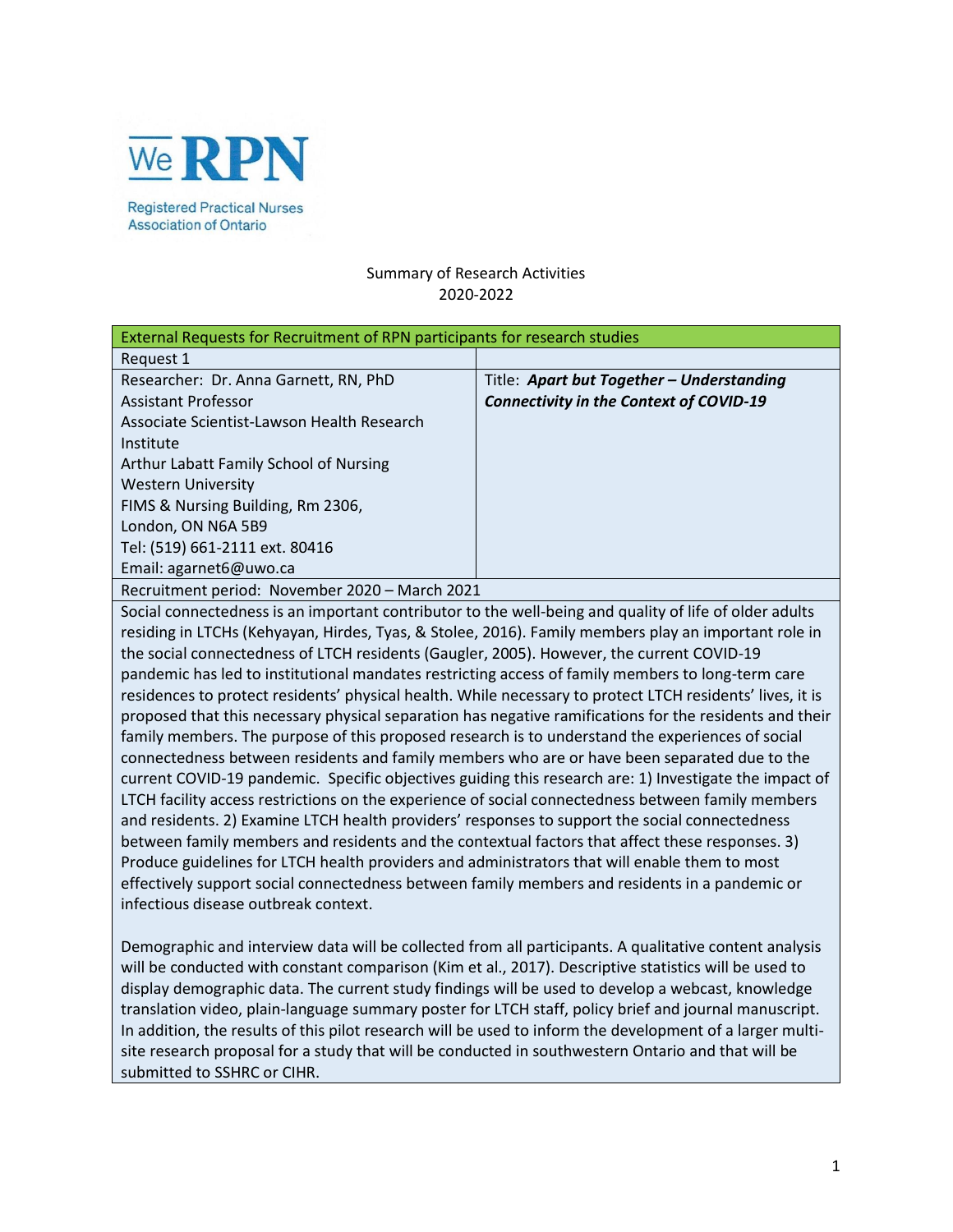| External Requests for Recruitment of RPN participants for research studies                                                                                                                      |                                                                                                        |  |
|-------------------------------------------------------------------------------------------------------------------------------------------------------------------------------------------------|--------------------------------------------------------------------------------------------------------|--|
| Results: 3 RPNs participated in the study along with 8 other health providers and 21 family                                                                                                     |                                                                                                        |  |
| caregivers. The study has concluded, and findings are being prepared for journal submission. Dr.                                                                                                |                                                                                                        |  |
| Garnett will be in touch as the publication of study findings proceeds.                                                                                                                         |                                                                                                        |  |
| <b>Request 2</b>                                                                                                                                                                                |                                                                                                        |  |
| Researcher: Dr. Sepali Guruge and Dr. Lori                                                                                                                                                      | Title: Co-creating innovative strategies to                                                            |  |
| <b>Schindel Martin</b>                                                                                                                                                                          | address the wellbeing of older persons and their                                                       |  |
| <b>Ryerson University</b>                                                                                                                                                                       | healthcare providers during the COVID-19                                                               |  |
| Daphne Cockwell - School of Nursing                                                                                                                                                             | pandemic                                                                                               |  |
| <b>Faculty of Community Services</b>                                                                                                                                                            |                                                                                                        |  |
| Recruitment period: October 2020- December 2020                                                                                                                                                 |                                                                                                        |  |
|                                                                                                                                                                                                 | This study expected to explore healthcare providers' experiences of caring for older people during the |  |
| COVID-19 pandemic. The study aims to understand, from the point of view of healthcare providers,                                                                                                |                                                                                                        |  |
| the successes and challenges they experienced in the relational care of older people in a range of care                                                                                         |                                                                                                        |  |
| settings during the COVID-19 pandemic. The ARC team is also interested in learning about the                                                                                                    |                                                                                                        |  |
| resources and the strategies healthcare providers are using/ have used/needed to engage in mental                                                                                               |                                                                                                        |  |
| health self-care during the pandemic.                                                                                                                                                           |                                                                                                        |  |
| <b>Results:</b>                                                                                                                                                                                 |                                                                                                        |  |
| Request 3                                                                                                                                                                                       |                                                                                                        |  |
| Researcher: Elizabeth Peter PhD, RN, FAAN                                                                                                                                                       | Title: Reducing the Moral Distress of Nurses                                                           |  |
| Professor                                                                                                                                                                                       | during the COVID-19 Pandemic                                                                           |  |
| Lawrence S. Bloomberg Faculty of Nursing                                                                                                                                                        |                                                                                                        |  |
| Member, Joint Centre for Bioethics                                                                                                                                                              |                                                                                                        |  |
| Chair, Ethics Review Board, Public Health Ontario                                                                                                                                               |                                                                                                        |  |
| University of Toronto                                                                                                                                                                           |                                                                                                        |  |
| 155 College Street, Suite 130                                                                                                                                                                   |                                                                                                        |  |
| Toronto, ON                                                                                                                                                                                     |                                                                                                        |  |
| <b>M5T 1P8</b>                                                                                                                                                                                  |                                                                                                        |  |
| 416-946-3437                                                                                                                                                                                    |                                                                                                        |  |
| Recruitment Period: December 2020 - April 2021                                                                                                                                                  |                                                                                                        |  |
| The COVID-19 pandemic is presenting significant moral challenges to nurses, resulting in moral                                                                                                  |                                                                                                        |  |
| distress. Despite the large amount of research describing moral distress, there are almost no                                                                                                   |                                                                                                        |  |
| evidence-based strategies to reduce it. The overall purpose of this research is to explore what                                                                                                 |                                                                                                        |  |
| strategies reduce moral distress in nurses during the COVID 19 pandemic.                                                                                                                        |                                                                                                        |  |
|                                                                                                                                                                                                 |                                                                                                        |  |
| The research methodology study is qualitative description. For this arm of the study, approximately                                                                                             |                                                                                                        |  |
| 20 Registered Practical Nurses who have been caring for patients with COVID-19 in long term care will                                                                                           |                                                                                                        |  |
| be recruited. They will be interviewed virtually via Microsoft Teams. The data will be analyzed using                                                                                           |                                                                                                        |  |
| thematic analysis.                                                                                                                                                                              |                                                                                                        |  |
| <b>Knowledge to Action (K2A)</b>                                                                                                                                                                |                                                                                                        |  |
| The K2A cycle was developed by CIHR to encourage the translation of research into practical                                                                                                     |                                                                                                        |  |
| applications to improve the health of Canadians. Our study represents an early stage in the K2A cycle;                                                                                          |                                                                                                        |  |
| the application of knowledge to a specific context. We anticipate that the results will<br>identify strategies that reduce the moral distress of nurses who are working in response to a global |                                                                                                        |  |
| pandemic. Based on these findings, we will assemble specific guidelines related to alleviating moral                                                                                            |                                                                                                        |  |
| distress in this context. We will broadly disseminate our findings through collaborations with nursing                                                                                          |                                                                                                        |  |

committees and organizations locally, such as TAHSNp, provincially and nationally, such as the RNAO,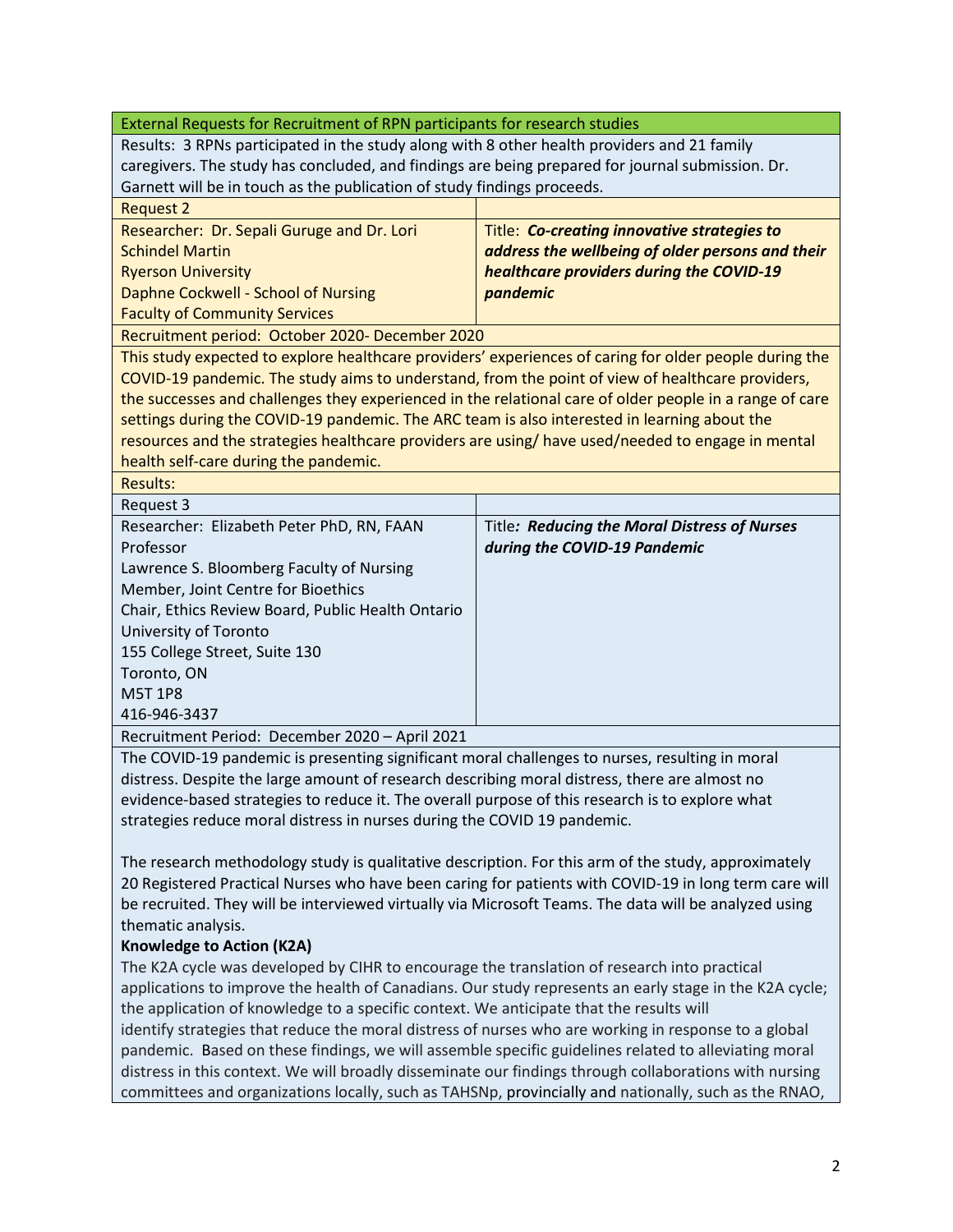WeRPN, CNO and CNA, as well as internationally, such as the ANA and AAN, to share and distribute this resource.

We plan on making our findings and any recommendations readily available to a broad audience of nurses using a variety of novel knowledge translation strategies. Specifically, we will develop policy briefs and short informational videos that can be shared through social media channels (specifically Twitter), and potentially short podcast episodes that report on strategies to address distress across a variety of topics.

Results: 20 RPNs participated; Presented at Bloomberg Rounds (recorded) titled: RPNs' Experiences of the Moral Habitability of Long-Term Care Environments during the COVID-19 Pandemic: Preliminary Results of a Qualitative Study

Presentation: [https://play.library.utoronto.ca/watch/8c8e4494e706256566585f9264061508.](https://play.library.utoronto.ca/watch/8c8e4494e706256566585f9264061508)

| Request 4                                         |                                                    |
|---------------------------------------------------|----------------------------------------------------|
| Researcher: Dr. Judith Horrigan                   | Title: The mental health of registered nurses      |
| Associate Professor,                              | and registered practical nurses in northern        |
| Laurentian University School of Nursing, &        | <b>Ontario during the COVID-19 global pandemic</b> |
| Occupational Health and Wellness Research, Lead   |                                                    |
| for the Centre for Research in Occupational       |                                                    |
| Safety and Health (CROSH)                         |                                                    |
| <b>Laurentian University Centre</b>               |                                                    |
| 936 Ramsey Lake Road, Sudbury ON, P3E 2C6         |                                                    |
| Telephone: (705)-675-1151, ext. 3718 or toll free |                                                    |
| 1-800-461-4030                                    |                                                    |
| Email: jhorrigan@laurentian.ca                    |                                                    |
| Desmites ast nomed. Monak Contain has 2021        |                                                    |

Recruitment period: March – September 2021

COVID-19 was declared a global pandemic on March 11, 2020 by the World Health Organization, and has changed the way people live, work, and interact within their communities. Front-line healthcare workers, such as RNs and RPNs, have risen to the challenge, playing a vital role in maintaining public health and safety, and responding to calls, in the face of the COVID-19 health crisis. The impact of the pandemic on their mental health including but not limited to their psychosocial work environment (e.g., work stress, job satisfaction and work demands) and their means of coping remains unknown. Prolonged exposure to deleterious mental health outcomes is associated with negative consequences to both physical and mental health. These are significant to healthcare organizations because of their correlations to worker retention, turnover, patient satisfaction, and patient safety. The expected outcomes of this research study could effectively manage stress and the mental health needs of RNs and RPNs through data-driven findings. Healthcare organizations may utilize the findings to develop policies for pandemic planning, programs, services and practices designed specifically for a public health crisis such as the COVID-19 pandemic. WeRPN's contribution will be acknowledged in all presentations, educational resources/webinars, and articles resulting from this study.

Results: 59 RPNs; The goal of this study is to identify the impact of the COVID-19 pandemic on the mental health and well-being of registered nurses and registered practical nurses in northern Ontario. This mixed method study collected quantitative data through on online survey and qualitative comments at the end of the survey. Participants who completed the online survey were given an opportunity to participate in a focus group. Recruitment of registered nurses (RN's) and registered practical nurses (RPN's) nurses to participate in the study was assisted by posting survey descriptions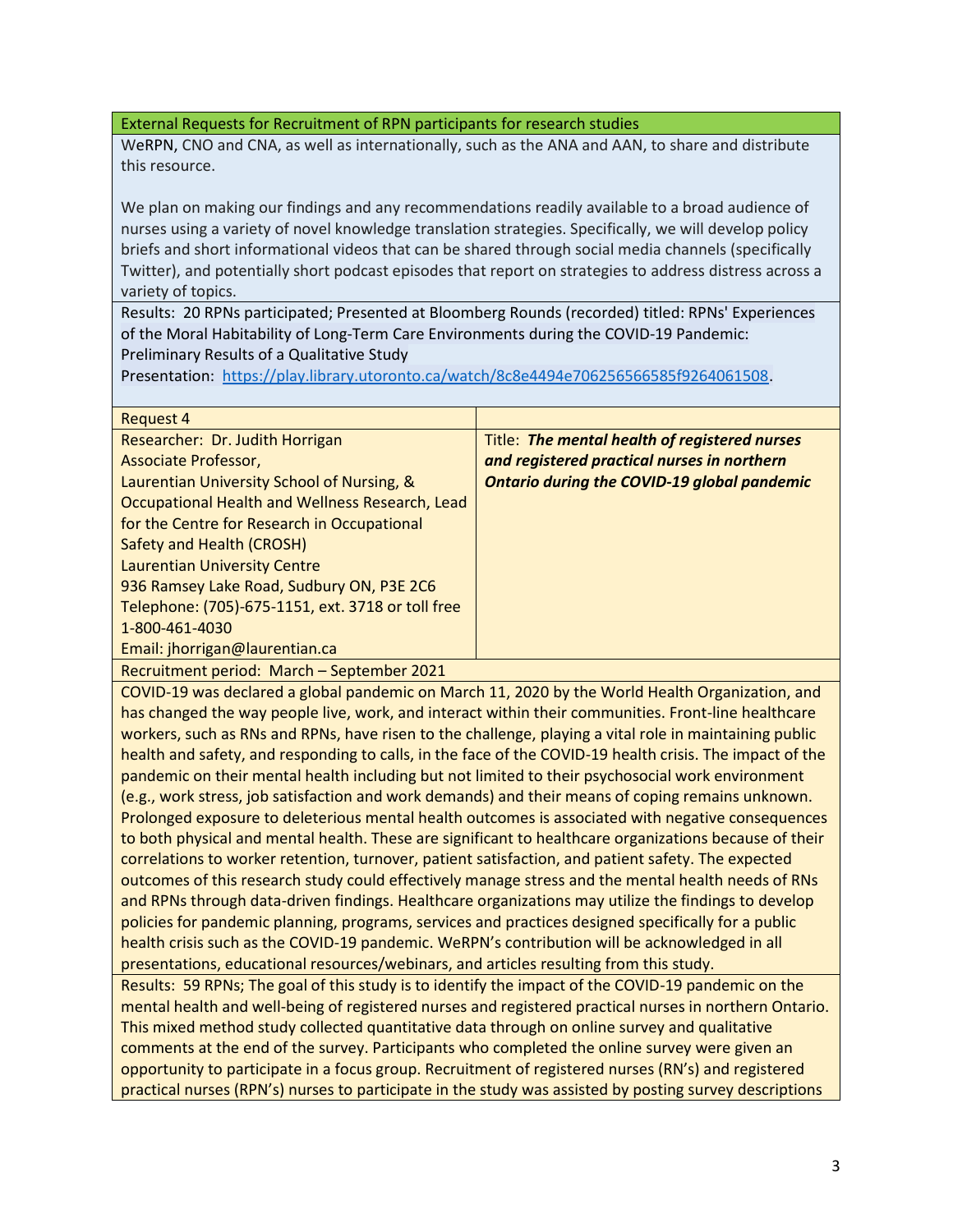and links on the Centre for Research in Occupational Safety and Health (CROSH) website, promoted by WeRPN, the RNAO and the ONA. The survey was available online to access from March 16th, 2021 to July 23rd, 2021. A total of n-143 participants completed the survey: 78 RN's and 59 RPN's. Six participants did not indicate their nurse profession type. Demographic information was collected for descriptive statistics analysis that included job classification, job type, age, practice area, gender, ethnicity, marital status, education level and the number of children. RPN participants indicated working in the following practice areas: 26 in only Hospital settings. Eleven worked in both a hospital and community practice setting, nine worked only in a community setting, 2 two worked in a community and other practice setting not described, eight worked in another setting not described, and three did not indicate the practice area. Unfortunately, the Long-Term Care option did not appear on the survey when it was launched. Currently quantitative and qualitative data analysis is being conducted on the survey data. The qualitative questions prepared by WeRPN included: "Please rank the following experiences that caused you moral distress during COVID-19. Rank 1 to 4 with 1 equal to most moral distress: 1. Compromising or the inability to maintain personal safety; 2. Social isolation of residents/patients with restricted visitor policies; 3. Concern for co-workers, i.e. PSWs; and 4. Inability to manage safe, quality care due to increased workload. The second question was "What changed most dramatically in your life with the pandemic?"

A focus group was not conducted as only one nurse contacted the research team showing an interest in participating in a focus group. Once data has been analyzed, the results will be shared with WeRPN, the RNAO, ONA and other stakeholders. Findings will also be disseminated through conferences, shared on the Center for Research in Occupational Safety and Health (CROSH) platforms, and submitted manuscripts for journal publication.

| Request 5                                      |                                                       |
|------------------------------------------------|-------------------------------------------------------|
| Researcher: Dr. Susan Bookey-Bassett, RN, PhD, | Title: Leading in a Crisis: Understanding             |
| Principal Investigator                         | <b>Interprofessional First Line Healthcare Leader</b> |
| <b>Assistant Professor</b>                     | <b>Roles and Experiences During COVID-19</b>          |
| Ryerson University,                            | <b>Pandemic</b>                                       |
| Daphne Cockwell School of Nursing              |                                                       |
| 288 Church Street                              |                                                       |
| Toronto, Ontario, M5B 1Z5                      |                                                       |
| Telephone: 416-979-5000 ext. 556309            |                                                       |
| Email: sbookeybassett@ryerson.ca               |                                                       |
| Recruitment period: March - July 2021          |                                                       |

Results of this study will reveal experiences of frontline nursing leaders working in the front lines during the COVID-19 pandemic. These results will inform educational leadership programs that develop leadership efficacy during a crisis and provide recommendations for strategies to be used in future crises. RPNs in leadership roles are key to ensuring the delivery of high quality and safe health care. RPNs participation in this study will ensure their voices and experiences are made known as we continue to endure the COVID-19 pandemic. This study aligns with the "Driving Evidence" tenet of the WeRPN strategic plan in that the results will contribute to the body of evidence about the role of the registered practical nurse as leaders in the health care system. WeRPN will be acknowledged as assisting with recruitment and noted in any forthcoming manuscripts. The research team will also be pleased to share findings that are unique to RPNs as well as the full study results in the form of a webinar or other professional development forum (e.g., WeRPN Annual General Meeting).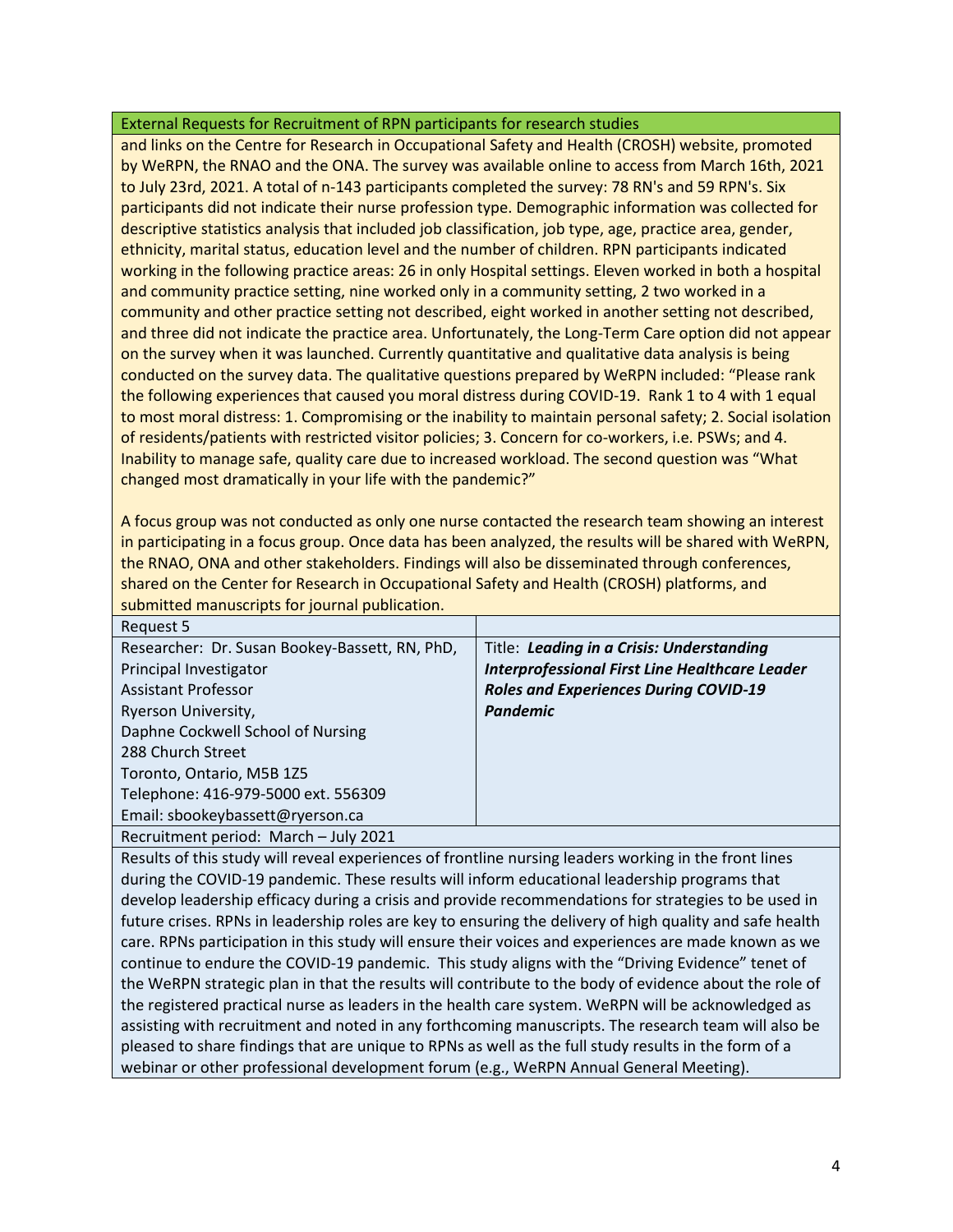Results: 6 RPNs; The PI has completed the study and is working on the knowledge dissemination pieces. The research team will be producing two manuscripts and presenting at a few conferences in 2022. There were a total of 6 RPNs in the sample (6% of the total). It is too bad we didn't get more RPNs. The PI will provide details regarding the manuscripts and presentations as they are determined. Request 6

| ncyucor o                                    |                                                        |
|----------------------------------------------|--------------------------------------------------------|
| Researcher: Ms. Jen Calver, RPN, B.Sc.       | Title: Nurses' Perspectives on the Policy              |
| <b>Principal Investigator</b>                | <b>Objective to End Hallway Health Care in Ontario</b> |
| <b>Graduate Student (Masters Level)</b>      | to Address Alternate Level of Care in Hospitals        |
| <b>Organization: Ontario Tech University</b> |                                                        |
| 2000 Simcoe St N                             |                                                        |
| Oshawa ON, L1G 1C0                           |                                                        |
| Telephone: 905-375-4157                      |                                                        |
| Email: Jennifer.calver@ontariotechu.net      |                                                        |
|                                              |                                                        |

Recruitment period: February -March 2021

This study examines the interrelationship between nursing and policy implementation. Using qualitative methods, this research aims to describe and summarize the interpretations and level of discretion from nurses (RPNs, RNs) who work in hospital and provide direct care for patients identified as alternate level of care (ALC) in a time when the government has committed to end hallway healthcare. By exploring the lived experience of Ontario nurses who provide direct care for ALC patients, this research is important to better understand the disconnect between public policy intention and how it is actually translated into professional practice.

RPNs will have an opportunity to participate in a telephone or ZOOM interview (according to their preference) to assist in understanding the practice of nursing in the current policy environment. It will also inform our understanding of the role front-line health care workers in the implementation of government policy, specifically, the implementation of health care policies in hospital care settings.

WeRPN's assistance with participant recruitment will be acknowledged in the methods section of two scholarly manuscripts and any peer-review publication or reports resulting from this research. Results: Currently in data analysis phase of project

| Request 7                                  |                                             |
|--------------------------------------------|---------------------------------------------|
| Researcher: Jon Parr Vijinski              | Title: Caregivers' Experiences of how Music |
| PhD Candidate, Principal Investigator      | facilitates Communication for People with   |
| University of Calgary, Faculty of Nursing  | <b>Dementia</b>                             |
| 348 Sunnyside Ave                          |                                             |
| Toronto, Ontario, M6R-2R6                  |                                             |
| Telephone: 416-766-6741                    |                                             |
| Email:jon.parrvijinski1@ucalgary.ca        |                                             |
| Recruitment period: April 2021 - June 2021 |                                             |

An important part of dementia care is communication with the person with dementia (PwD), as communication is vital for maintaining a sense of self, relationships, and quality of life. Music offers an alternate form of communication that is still an accessible conduit for people with dementia as they have increasing inability to use verbal language.

The primary purpose will be to develop a theory of how music may facilitate communication (verbal and nonverbal) for people with dementia from the perspectives and experiences of formal, including RPNs (many of whom are the front line professional caregiver on a daily basis for PwD).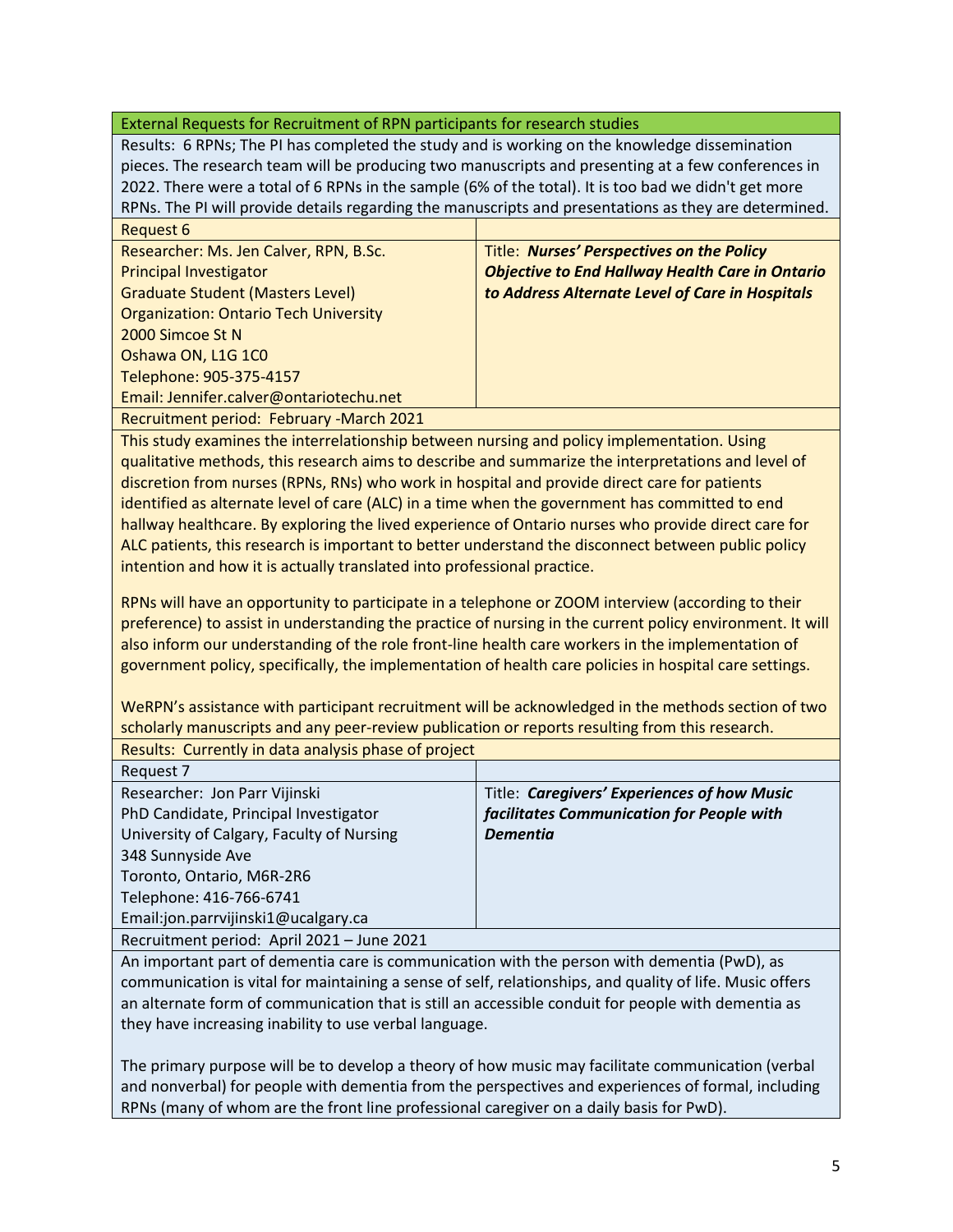Particular potential benefits for RPNs include: (1) to understand their experiences as the primary interlocutors with the PwD; (2) to seek new knowledge from their perspectives about the potential for music to facilitate meaningful communication for the PwD; and (3) to provide RPNs new knowledge to be incorporated into clinical practice.

Results: No RPN participants; defending in January 2022 Request 8 Researcher: Ms. Jennifer Thiel, RN Master of Arts in Counselling Psychology student Adler University 520 Seymour Street Vancouver, BC, V6B 3J5 Telephone: 604-816-6267 Email: jthiel@adler.edu Title: *Compassion Satisfaction and Coping Well in the Context of the COVID19 Pandemic*

Recruitment Period: July 2021- August 2021

Purpose: The voices of nurses are not always heard or recognized, particularly relating to their strengths. My research study aims to amplify the voices of Canadian nurses using a strength based approach. The purpose of the study is to explore the positive experiences of nurses who self-identify as coping well. It will also seek to identify the strategies used by these nurses to enhance their capacity to cope in the context of the COVID-19 pandemic. Compassion satisfaction is defined as the positive feelings and experiences an individual derives from helping others and from being able to do their work well.

Research Question: How are Canadian nurses experiencing compassion satisfaction in the context of the COVID-19 pandemic and how are they coping well?

Nurses who participate in the study may discover something new about themselves as a result of answering the questions. They might become more aware of the components of professional quality of life (compassion satisfaction and compassion fatigue) as well as other effective coping strategies they haven't used before. Discussing their coping strategies and experiences with compassion satisfaction may help them to remember and reflect upon their strengths. The information they provide may assist current healthcare providers on how to cope well during the COVID-19 pandemic. Nurses who participate will have the opportunity to enter for a chance to win one of four \$25 e-gift cards to Indigo or Amazon.

| Results: Currently in data analysis phase of project                                                           |                                                        |
|----------------------------------------------------------------------------------------------------------------|--------------------------------------------------------|
| Request 9                                                                                                      |                                                        |
| Researcher: Dr. N. Snobelen, DHA, MBA,                                                                         | Title: Nurses' Perspectives on the Geriatric           |
| B.Sc.(C.D.), Reg CASLPO (non-practicing), S-LP(C)                                                              | <b>Nursing Practice Environment and the Quality of</b> |
| Co-Investigator                                                                                                | <b>Older People's Care in Ontario Rehabilitation</b>   |
| Legacy Rehabilitation                                                                                          | Hospitals - a modified replication study               |
| 9677 Pinehurst Line Chatham, Ontario N7M 5J3                                                                   |                                                        |
| Telephone: 519-352-7190                                                                                        |                                                        |
| nsnobel@uwo.ca                                                                                                 |                                                        |
| Recruitment period: November 2021 - January 2022                                                               |                                                        |
| Older adults often present with medical complexities which impact their response to rehabilitation             |                                                        |
| and the second contract of the second contract of the second contract of the second contract of the second con |                                                        |

and require mitigation to maintain independence, reduce the risk of premature institutionalization and mortality. RPNs will benefit from knowing the provincial level of preparedness of RPNs to care for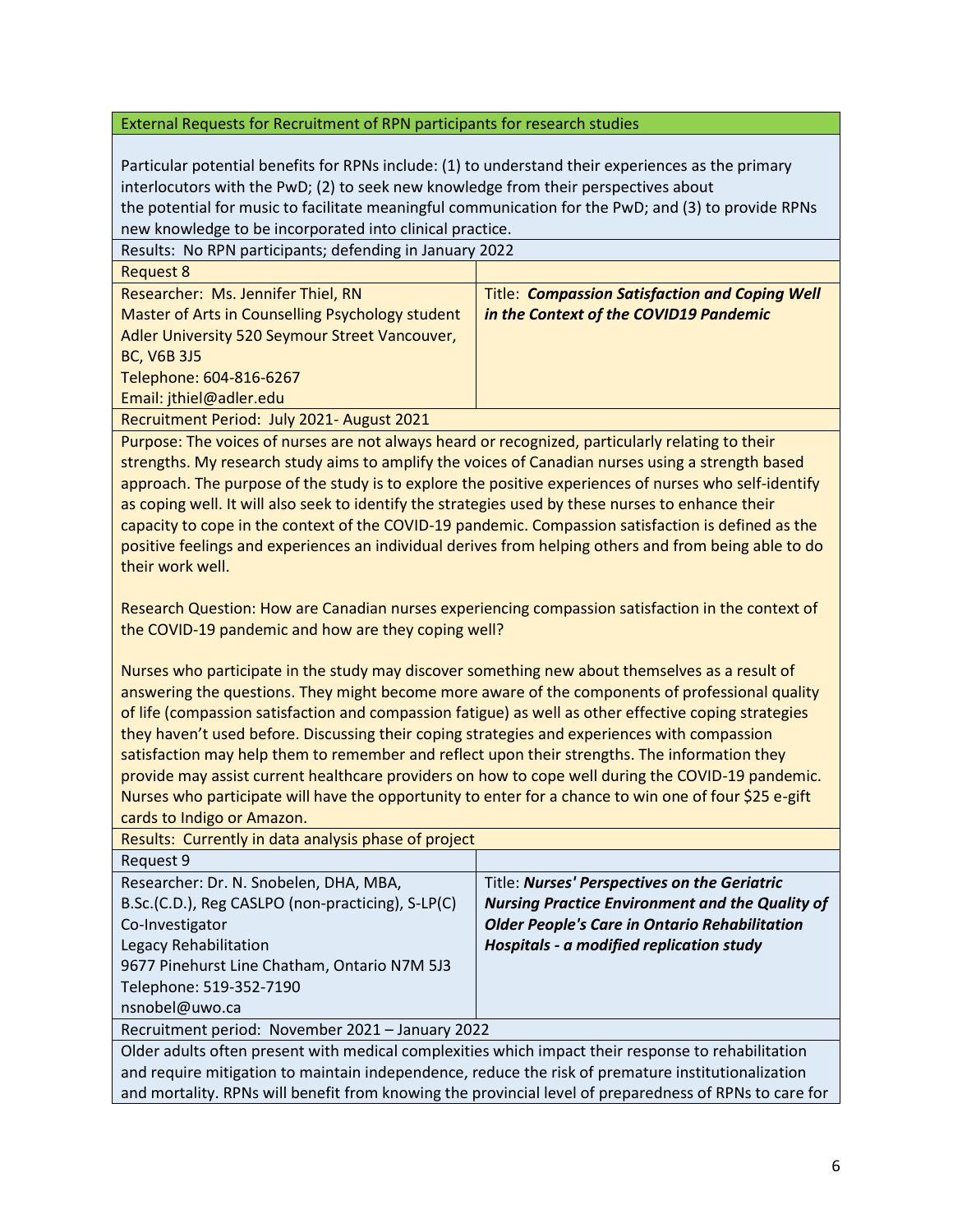older adults in rehabilitation, the RPN perceived quality of geriatric care, and the values of the rehabilitation practice environment regarding the specialty needs of the older adult. RPNs will benefit by identifying rehabilitation RPN advanced learning needs, and methods to translate and implement the knowledge. Knowledgeable RPNs are then able to influence organizational policy, environments, values and care-planning for the increasingly complex rehabilitation older adult patients. Preparedness to care for geriatric patients in rehabilitation will positively impact social and economic outcomes of older persons and our health care system fulfilling the advocacy role for RPNs.

Results: Approved for recruitment assistance; recruitment underway; recruitment extended to March 2022

| Request 10                                                                                   |                                            |
|----------------------------------------------------------------------------------------------|--------------------------------------------|
| Researcher: RNAO                                                                             | Title: COVID-19 and workforce wellbeing: A |
| Kim Jarvi                                                                                    | survey of the Canadian nursing workforce   |
| Senior Economist                                                                             |                                            |
| <b>Registered Nurses' Association of Ontario</b>                                             |                                            |
| Direct line: 416-408-5614                                                                    |                                            |
| Main: 416-599-1925 (X236)                                                                    |                                            |
| Fax: 416-599-1926 Attention: Kim Jarvi                                                       |                                            |
| kjarvi@RNAO.ca                                                                               |                                            |
| www.RNAO.ca                                                                                  |                                            |
| Results: Declined due to duplication - Nursing in Ontario during COVID-19 by WeRPN, December |                                            |

2020

| Request 11                         |                                                    |
|------------------------------------|----------------------------------------------------|
| Researcher: Joshus Wyman, PhD.     | Title: Examining the needs of health professionals |
| <b>Banting Postdoctoral Fellow</b> | for increasing disclosures of elder maltreatment.  |
| <b>Ontario Tech University</b>     |                                                    |
| 2000 Simcoe St N                   |                                                    |
| Oshawa, ON, L1G0C5                 |                                                    |
| joshua.wyman@ontariotechu.ca       |                                                    |
|                                    |                                                    |

The primary goal of the current study is to develop a stronger understanding of how to improve the identification and reporting of older (OA) maltreatment. To improve interventions for OA maltreatment, we must first understand the current barriers to reporting and gathering detailed information about these crimes by the common bystanders and witnesses. This will be achieved in this study by providing much needed information about how we can better train and support health professionals who are often involved in the identification and reporting of OA maltreatment. These research goals are in line with the WeRPN strategic plan, particularly with regards to gathering information that can be used to advance the expertise of RPNs in the health system and the community. For future publications about this project, we are happy to acknowledge WeRPN assistance with recruiting for this project; this information would be in the Acknowledgements section of the published manuscripts.

Results: Approved by RAC; Recruitment underway January 2022

| Internal Studies/Surveys               |                                              |
|----------------------------------------|----------------------------------------------|
| Researcher: Isabelle Aimegriny Victor, | Title: Practical Nursing (PN) Students' Post |
| Undergraduate Student                  | <b>Graduate Employment Preference</b>        |
| <b>Ryerson University</b>              |                                              |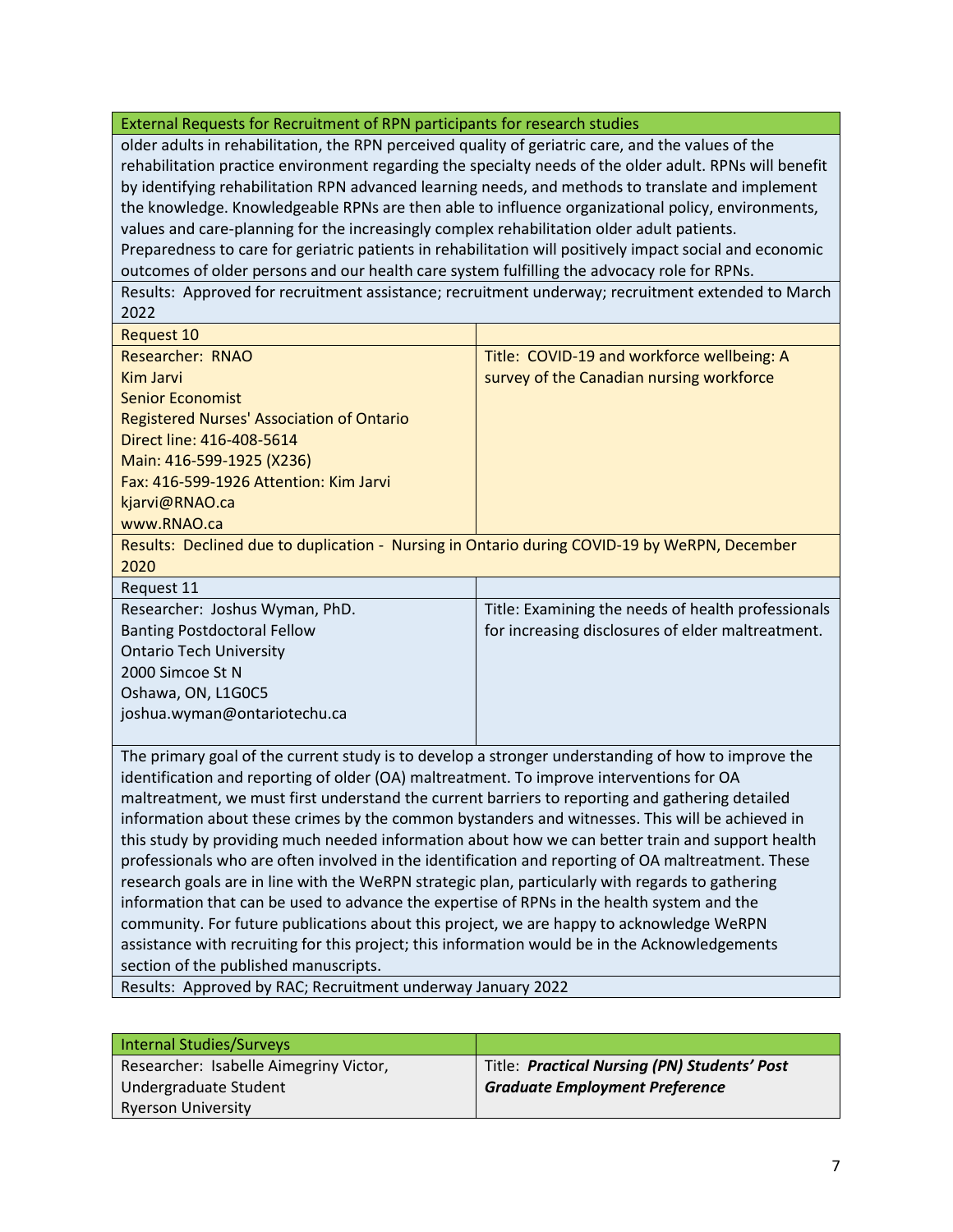| <b>Internal Studies/Surveys</b>                                                                                         |                                                      |  |
|-------------------------------------------------------------------------------------------------------------------------|------------------------------------------------------|--|
| School of Health Services Management                                                                                    |                                                      |  |
| Recruitment Period: January 2021 - March 2021                                                                           |                                                      |  |
| This project aims to understand practical nursing (PN) students' employment preferences after                           |                                                      |  |
| graduation to recommend strategies to make healthcare staffing equitable for the least-preferred                        |                                                      |  |
| healthcare sector and attract talented nurses. The objectives are to describe PN students' workplace                    |                                                      |  |
| preferences and their decisions on future career destinations and determine the workplace factors                       |                                                      |  |
|                                                                                                                         |                                                      |  |
| associated with future career preferences will be to collect data via an electronic survey for the<br>project analysis. |                                                      |  |
| Results: Completed                                                                                                      |                                                      |  |
| Researcher: Ms. Lisa Dale                                                                                               | <b>Title: Exploring the perceptions of Practical</b> |  |
| <b>Undergraduate Student</b>                                                                                            | <b>Nursing (PN) Students on caring for the older</b> |  |
|                                                                                                                         |                                                      |  |
| <b>Ryerson University</b>                                                                                               | person                                               |  |
| <b>School of Health Services Management</b>                                                                             |                                                      |  |
| Recruitment Period: December 2021 - March 2022                                                                          |                                                      |  |
| The primary goal of this project is to understand PN students' perceptions on caring for the older                      |                                                      |  |
| person and then compare how these perceptions are related to PN student characteristics such as                         |                                                      |  |
| demographics, semester of study, formal education and experience caring for older adults Using a                        |                                                      |  |
| validated survey, data will be collected to understand the following research questions: (1) What are                   |                                                      |  |
| the perceptions of Practical Nursing students' about caring for the older person? (2) How do these                      |                                                      |  |
| perceptions differ according to PN student characteristics defined by their semester of study, age,                     |                                                      |  |
| training, and experience caring for older people. In understanding this topic better, there is an                       |                                                      |  |
| opportunity to identify if changes to the current PN curriculum or additional training could improve                    |                                                      |  |
| the retention and recruitment of RPN professionals working in the LTC sector to address staffing                        |                                                      |  |
| shortages.                                                                                                              |                                                      |  |
| Results: In progress<br>Researcher: Dr. Robert Schwartz                                                                 |                                                      |  |
|                                                                                                                         | Title: Enhancing competencies and the working        |  |
| Professor                                                                                                               | life of RPNs: An interventional study with           |  |
| Patrick Feng, Research Manager                                                                                          | <b>WeRPN and Closing the Gap Inc.</b>                |  |
| University of Toronto, Institute of Health                                                                              |                                                      |  |
| Policy, Management and Evaluation                                                                                       |                                                      |  |
| <b>Health Sciences Building</b>                                                                                         |                                                      |  |
| 155 College Street, 4th Floor                                                                                           |                                                      |  |
| Toronto, ON M5T 3M6                                                                                                     |                                                      |  |
| Tel: 416-978-3901                                                                                                       |                                                      |  |
| Email: Robert.Schwartz@utoronto.ca                                                                                      |                                                      |  |
| Tel: 416-978-1565                                                                                                       |                                                      |  |
| Email: patrick.feng@utoronto.ca                                                                                         |                                                      |  |
| WeRPN approached Closing the Gap Inc to partner on an interventional research project that would                        |                                                      |  |
| study an approach to enhancing competencies and the working life of RPNs. This proposal aligned                         |                                                      |  |
| with the strategic goals of Closing the Gap. The University of Toronto Institute of Health Policy,                      |                                                      |  |
| Management and Evaluation (U of T) were contracted to conduct a third-party research evaluative                         |                                                      |  |
| study on the process of implementation and results of the interventions.                                                |                                                      |  |

There are two concepts involved in this interventional study:

1. To educate the managers responsible for RPNs on "Joy in Work" (JIW) and to implement JIW strategies to improve health care provider satisfaction.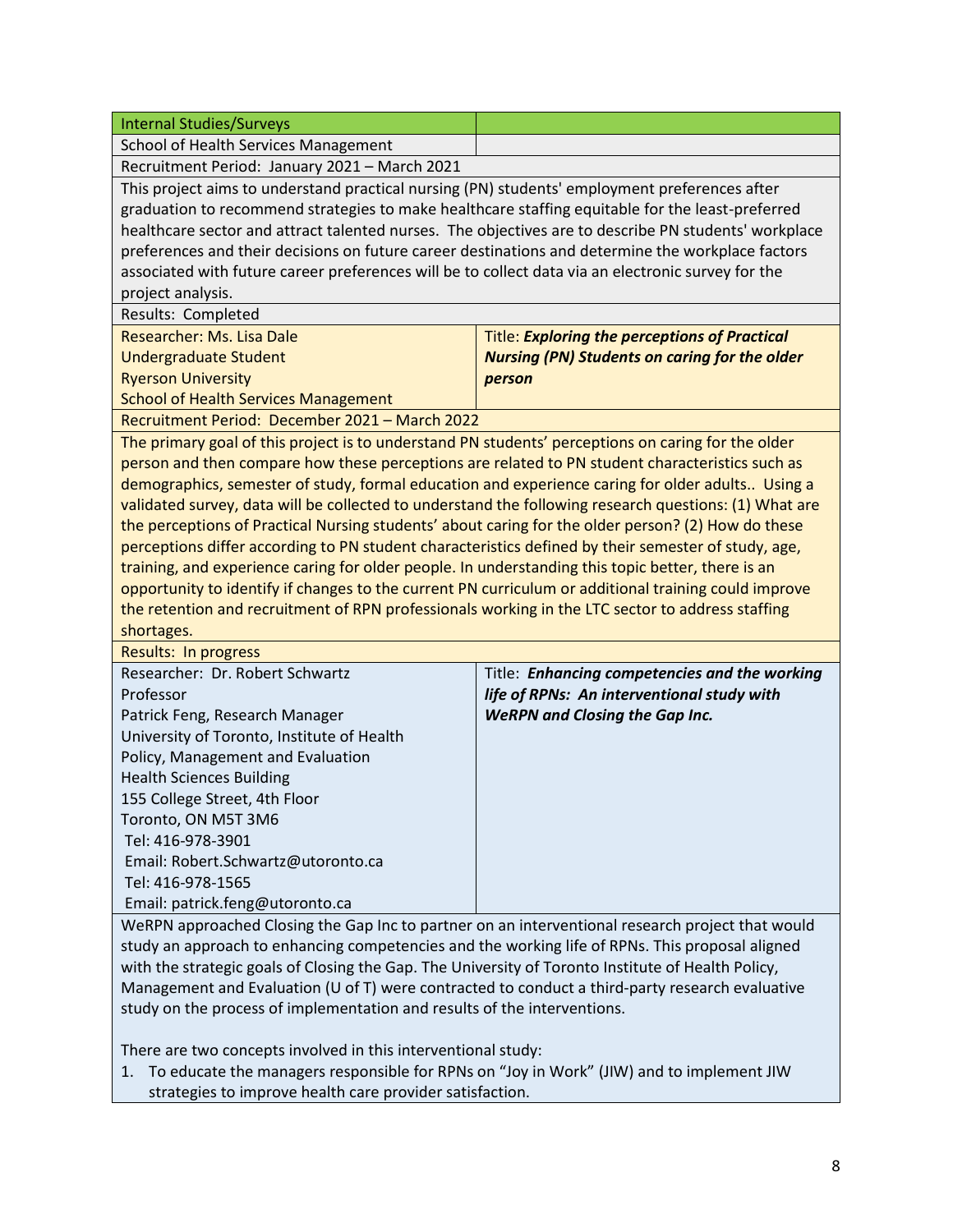Internal Studies/Surveys

2. To educate RPNs on the use of health coaching techniques for health literacy and system navigation and to implement/practice techniques to improve client outcomes and enhance the patient experience.

This study outline was revised to accommodate Closing the Gap's 2021 work priorities. Results: On hold – personnel changeover

| Partnership Requests - Letters of Support/in-kind contributions/assumed recruitment |                                                       |
|-------------------------------------------------------------------------------------|-------------------------------------------------------|
| Researcher: Dr. P. Baxter                                                           | <b>Title: Creating Synergy to Meet Resident Needs</b> |
| <b>Associate Professor</b>                                                          | in LTC Homes: A Mixed Methods Study                   |
| <b>McMaster University School of Nursing</b>                                        |                                                       |
| 1280 Main Street West, HSC-3N28C                                                    |                                                       |
| Hamilton, ON LBS 4K1                                                                |                                                       |
|                                                                                     |                                                       |
| Results:                                                                            |                                                       |

| Partnership Requests - External Funding applications |                                                      |
|------------------------------------------------------|------------------------------------------------------|
| Dr. Don Rose and Dr. Sherry Espin, Ryerson           | Social Sciences and Humanities Research Council      |
|                                                      | of Canada Partnership Engagement Grant COID-         |
|                                                      | 19 Special Initiative                                |
|                                                      | Title: The impact of the COVID-19 crisis on dual     |
|                                                      | role (front-line care providers/adult learner)       |
|                                                      | <b>Registered Practical Nurses (RPNs)</b>            |
|                                                      |                                                      |
|                                                      | Funding: Declined                                    |
| Dr. Denise Connelly, Western                         | Drummond                                             |
|                                                      | Title: Building capacity in rehabilitation services  |
|                                                      | to optimize results for the older adult and their    |
|                                                      | families/care partners                               |
|                                                      | Funding: Declined                                    |
| Dr. Denise Connelly, Western                         | Parkwood Institute Research Special Endowment        |
|                                                      | Fund                                                 |
|                                                      | Title: Building capacity in rehabilitation services: |
|                                                      | mapping rehabilitation case practices of             |
|                                                      | <b>Registered Nurses and Registered Practical</b>    |
|                                                      | <b>Nurses working on inpatient Geriatric and</b>     |
|                                                      | <b>Stroke Rehabilitation Units</b>                   |
|                                                      | Funding: Declined                                    |
| Dr. Denise Connelly, Western                         | Canadian Institute for Healthcare Research           |
|                                                      | Title: Not Just a Visitor: The way forward with      |
|                                                      | family as essential care partners within long        |
|                                                      | term care health care teams                          |
|                                                      |                                                      |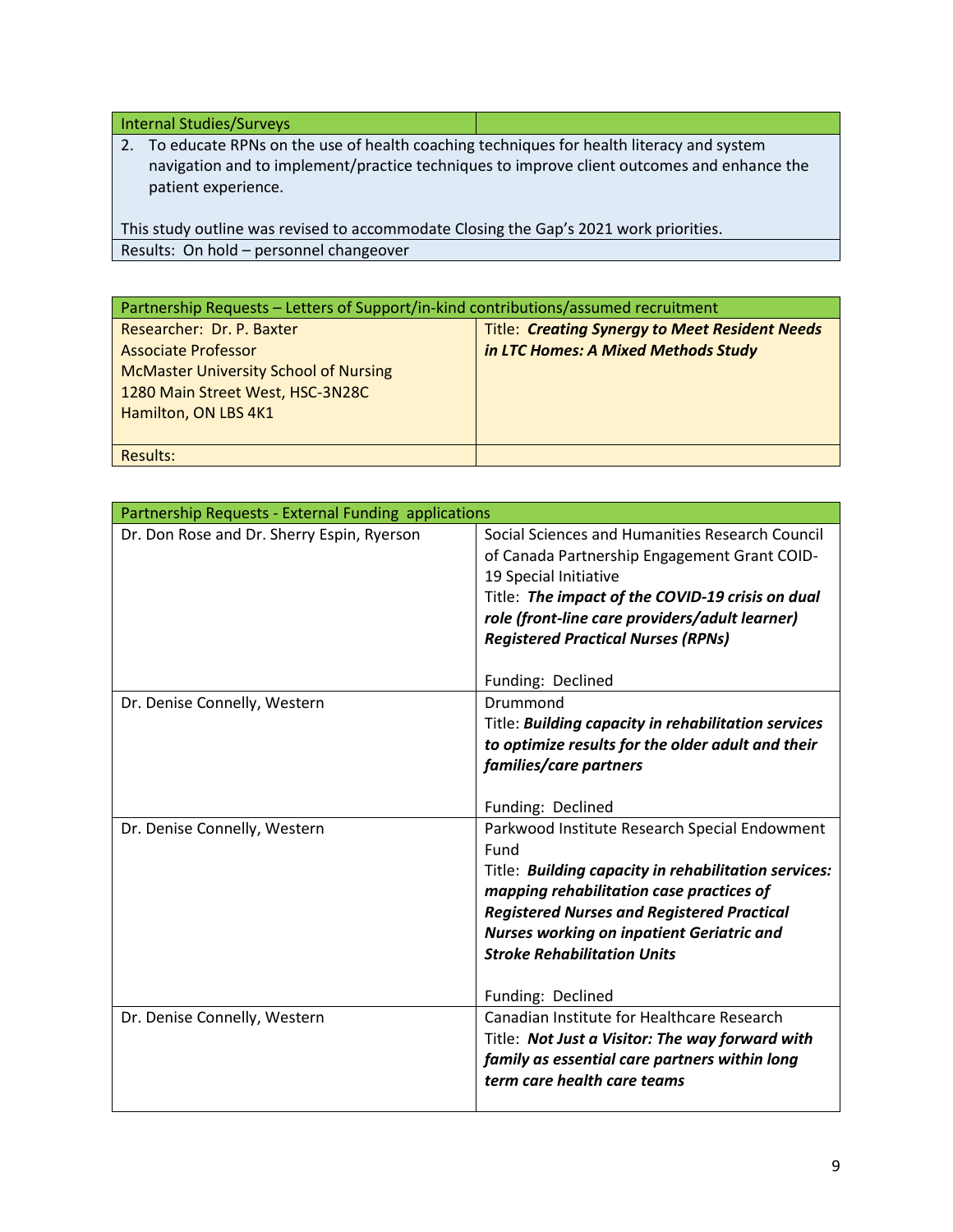|                                         | Funding: Streamlined yet declined; expected to<br>re-submit                                                                                                                                                                                                                                                 |
|-----------------------------------------|-------------------------------------------------------------------------------------------------------------------------------------------------------------------------------------------------------------------------------------------------------------------------------------------------------------|
| Dr. Eric Tanlaka, University of Windsor | Heart and Stroke Foundation of Canada<br>Title: Building capacity in stroke rehabilitation<br>interdisciplinary teams: Conceptualizing<br>rehabilitation nursing practices and perspectives<br>of Registered Practical Nurses (RPNs) and<br><b>Registered Nurses (RNs).</b><br>Funding: Application pending |

| Partnerships - Externally Funded Studies                                                                                                                                                                                                                                                                                                                                                                                                                                     |                                                                                                                                                                                                                                                                                                                                                                                                                                       |
|------------------------------------------------------------------------------------------------------------------------------------------------------------------------------------------------------------------------------------------------------------------------------------------------------------------------------------------------------------------------------------------------------------------------------------------------------------------------------|---------------------------------------------------------------------------------------------------------------------------------------------------------------------------------------------------------------------------------------------------------------------------------------------------------------------------------------------------------------------------------------------------------------------------------------|
| Dr. D. Connelly, Western and Lambton College                                                                                                                                                                                                                                                                                                                                                                                                                                 | <b>Social Sciences and Humanities Research Council</b><br>of Canada Partnership Engagement Grant COID-<br>19 Special Initiative<br>Title: COVID-19 and resiliency: how registered<br>practical nurses working in long-term care adapt<br>in times of personal, professional, and<br>institutional crisis.                                                                                                                             |
|                                                                                                                                                                                                                                                                                                                                                                                                                                                                              | Funded: \$25,000 + MITACS \$15,000                                                                                                                                                                                                                                                                                                                                                                                                    |
| <b>Knowledge Mobilization</b>                                                                                                                                                                                                                                                                                                                                                                                                                                                |                                                                                                                                                                                                                                                                                                                                                                                                                                       |
| Flores-Sandoval, C., Connelly, D., Garnett, A., Smith Carrier, T., Snobelen, N., Calver, J., Salatino, S.,<br>Wilson, C. (2021, October). A scoping review of workplace factors and interventions that impact<br>resilience in nurses and support of older adults for application in long term care homes. Presented at<br>Canadian Association of Gerontology 2021, Hindsight 20/20- Looking back for a vision forward,<br>Toronto (virtual), Ontario, October 21-23, 2021. |                                                                                                                                                                                                                                                                                                                                                                                                                                       |
| Tomlin, N and Foster, S. WeRPN Leadership Course Resilience Module                                                                                                                                                                                                                                                                                                                                                                                                           |                                                                                                                                                                                                                                                                                                                                                                                                                                       |
| Tomlin, N and Foster, S. WeRPN Self-Care Learning Module - Resilience                                                                                                                                                                                                                                                                                                                                                                                                        |                                                                                                                                                                                                                                                                                                                                                                                                                                       |
| Calver, J., Salatino, S., Guitar, N. WeRPN Guidebook to LTC Homes - Organizational Resilience - in<br>progress                                                                                                                                                                                                                                                                                                                                                               |                                                                                                                                                                                                                                                                                                                                                                                                                                       |
| Dr. D. Connelly, Western                                                                                                                                                                                                                                                                                                                                                                                                                                                     | <b>Canadian Foundation for Healthcare</b><br>Improvement Research/Canadian Patient Safety<br>Institute (Excellence Canada) Implementation<br>Science Teams - Strengthening Pandemic<br>Preparedness in Long-Term Care<br>Title: COVID-19: Implementation of virtual<br>P.I.E.C.E.S™ for resident care planning with<br>family to build and sustain team collaboration<br>and resilience for the workforce in LTC<br>Funded: \$150,000 |
| Knowledge Mobilization                                                                                                                                                                                                                                                                                                                                                                                                                                                       |                                                                                                                                                                                                                                                                                                                                                                                                                                       |
| Gao, H., Yous, M., Connelly, D, Hung, L., Garnett, A., Hay, M., Snobelen, N., Salatino, S.                                                                                                                                                                                                                                                                                                                                                                                   |                                                                                                                                                                                                                                                                                                                                                                                                                                       |
| Implementation and Evaluation of Virtual Team-Based Care Planning using P.I.E.C.E.S.TM for Older                                                                                                                                                                                                                                                                                                                                                                             |                                                                                                                                                                                                                                                                                                                                                                                                                                       |

Persons in Formal Care Settings: A Scoping Review. Poster Presentation at Canadian Association of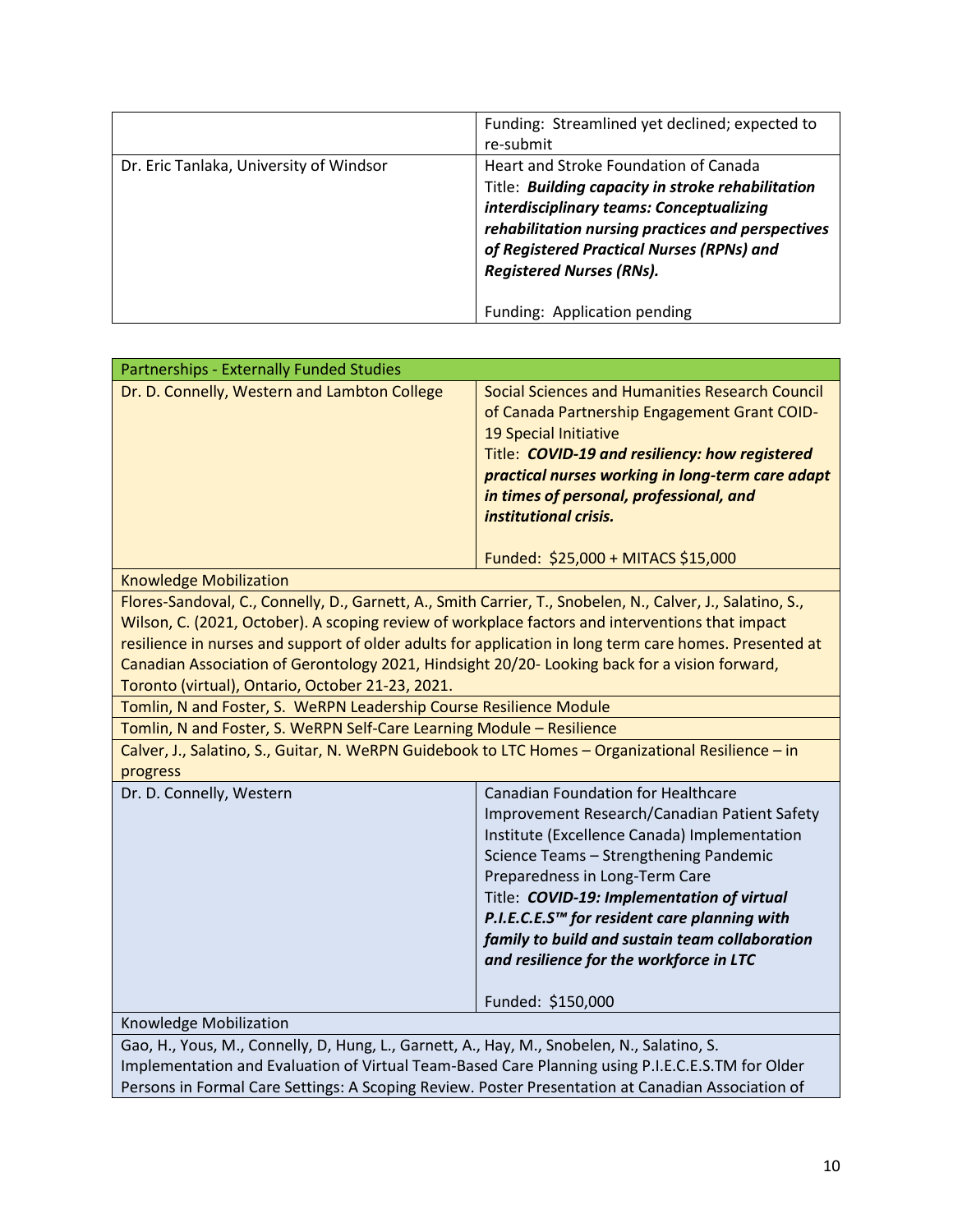Gerontology 2021: Hindsight 20/20- Looking back for a vision forward, Toronto (virtual), October 21- 23, 2021.

Gao, H., Yous, M., Connelly, D, Hung, L., Garnett, A., Hay, M., Snobelen, N., Salatino, S. Virtual Team-Based Care Planning with Older Persons in Formal Care Settings: A Scoping Review Protocol. Published in BMJ Open, October 21, 2021.

https://bmjopen.bmj.com/content/11/11/e054900.info

Hay, M., Connelly, D., Garnett, A., Hung, L., Furlan-Craievich, C., Snelgrove, S., Babcock, M., Ripley, J., Schindel Martin, L., Snobelen, N., Salatino, S., Gao, H., & Hamilton, P. (2021). COVID-19:

Implementation of virtual P.I.E.C.E.S™ for long-term care resident care planning with family to build and sustain team collaboration and workforce resilience. Oral presentation, Canadian Association on Gerontology 2021: Hindsight 20/20- Looking back for a vision forward, Toronto (virtual), ON, October 21-23, 2021.

Babcock, M., Connelly, D., Furlan-Craievich, C., Gao, H., Garnett, A., Hamilton, P., Hay, M., Hung, L., Ripley, J., Salatino, s., Schindel Martin, L., Snelgrove, S., Snobelen, N. (2021). Implementing virtual care planning with resident/family: A Canadian COVID long-term care experience. Poster presentation, Institute for Healthcare Improvement Forum 2021, (virtual) Orlando, Florida USA, Dec 5-8, 2021. [https://bmjopenquality.bmj.com/content/10/Suppl\\_2/A26.1](https://bmjopenquality.bmj.com/content/10/Suppl_2/A26.1)

### WeRPN Externally funded studies (2021-2022)

| Project #100                 |                                                   |
|------------------------------|---------------------------------------------------|
| Lady Bolongaita              | Title: Building a sustainable supply of home care |
| 30 Soudan Avenue, Suite 600  | RPNs through employer-based education             |
| Toronto, Ontario M4S 1V6     | assistance                                        |
| (416)520-9292                |                                                   |
| Research Associate, VHA Home |                                                   |
| <b>HealthCare</b>            |                                                   |
| lbolongaita@vha.ca           |                                                   |

Registered Practical Nurses fill a vital role in ensuring that seriously ill and frail clients who wish to remain at home in their community can do so safely. The COVID-19 pandemic has exposed and exacerbated long-standing recruitment and retention challenges in the home care sector, resulting in an inadequate supply of staff to provide essential care. While there is a shortage of care providers, the sector currently employs individuals who are not working to their full potential. This includes internationally-educated nurses whose credentials are not recognized in Canada, RPNs with the ambition to work to a greater scope of practice, and personal support workers (PSWs) with the potential and drive to become RPNs but who lack the financial means and supports necessary to achieve this qualification.

For over a decade, VHA Home HealthCare has been supporting employees to engage in education an micro credentialing to support their career laddering and professional development. In this way, VHA invests in developing its workforce, with the dual goals of supporting the growth of our existing staff and retaining top talent. Work\$mart provides employees with financial assistance and flexible schedules to engage in educational activities. This program can grow the RPN workforce by supporting PSWs into the profession, easing the transitions of internationally educated nurses, and supporting RPNs to pursue micro credentials and opportunities to develop their leadership skills. Work\$mart is designed to give employees opportunities to grow while enhancing retention within the organization and the home care sector.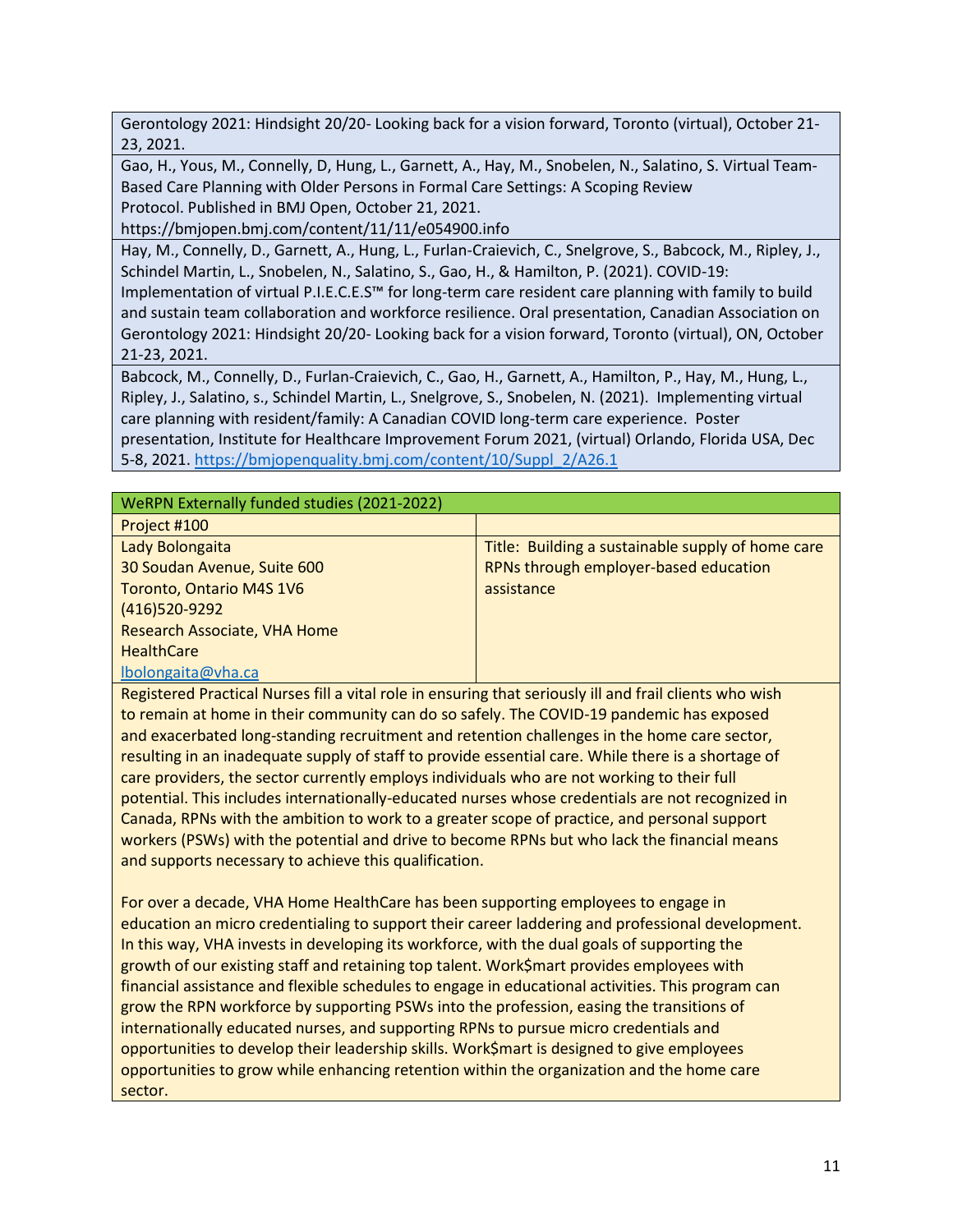The study will evaluate how well the Work\$mart program has been achieving its objectives of supporting staff development and retention. To do this, we will (1) characterize users of the Work\$mart program, (2) examine strengths and weaknesses of this program from the perspective of both users and those who have pursued professional development/education independent of the program, and (3) explore how well this program has supported staff retention. To address our first and third research objectives, we will use administrative (employee record) data that allows us to track each user's sociodemographic characteristics, educational history (including country of education), work characteristics and tenure with VHA before and after using Work\$mart, and the specific micro credentialing/educational opportunity pursued. To address our second objective, the study will conduct semi-structured interviews with at least 15 RPNs, including those who have used Work\$mart to support their entry to the profession, those who have used it for micro credentialing and/or leadership development, and those who have pursued professional development/education independent of Work\$mart. The RPNs will be asked to share their experiences, including any barriers that they experienced and related factors influencing their intention to remain with VHA.

Findings from this study can inform the development and refinement of workplace education support programs at VHA and throughout the health care sector. Our partner World Education Services (WES) will support the dissemination of findings to influence policy and decision making. We anticipate that this will provide strong support for the growth of the RPN profession and contribute to alleviating the current acute and chronic nursing shortages.

Project #200

| Veronique Boscart                                                                         | Title: Exploring the Role of the Registered |
|-------------------------------------------------------------------------------------------|---------------------------------------------|
| Conestoga College                                                                         | Practical Nurse in Long-Term Care Homes     |
| <b>Executive Dean</b>                                                                     |                                             |
| School of Health and Life Sciences                                                        |                                             |
| 299 Doon Valley Drive,                                                                    |                                             |
| Kitchener, ON, N2G 4M4                                                                    |                                             |
| VBoscart@conestogac.on.ca                                                                 |                                             |
| Long-term care homes (LTCHs) employ both Registered Nurses (RNs) and Registered Practical |                                             |

es (LTCHs) employ both Registered Nurses (RNs) and Regis Nurses (RPNs) as part of their staffing model in Canada. Despite the important role that both RNs and RPNs carry in supporting quality of care and life in residents and families, and leading unregulated staff, the role of RPNs is largely under-document. The majority of nursing research in LTCHs has focused on the role and impact of the RNs (Whitmore et al., 2019). The purpose of this study is to explore the role of RPNs working in LTCH. Specifically, we would like to understand experiences of RPNs on how to optimize the role of the RPN in LTCHs. This study will adopt a phenomenological approach. Researchers will invite up to 10 RPNs working in LTCHs to participate in a one-on-one interview with a RPN working as a LTC-embedded researcher. Data will be analyzed using Colazzi's (1978) steps of analyzing phenomenological data and will inform some much-needed onboarding training materials for new RPNs starting a career in LTCH. Project #300

| .                                               |                                                      |
|-------------------------------------------------|------------------------------------------------------|
| Dr. Denise Connelly PhD                         | Title: Building capacity in rehabilitation services: |
| Associate Professor-School of Physical Therapy, | Mapping rehabilitation nursing care practices        |
| Associate Dean - Graduate and Postdoctoral      | in Geriatric and Stroke Rehabilitation Units         |
| <b>Studies</b>                                  |                                                      |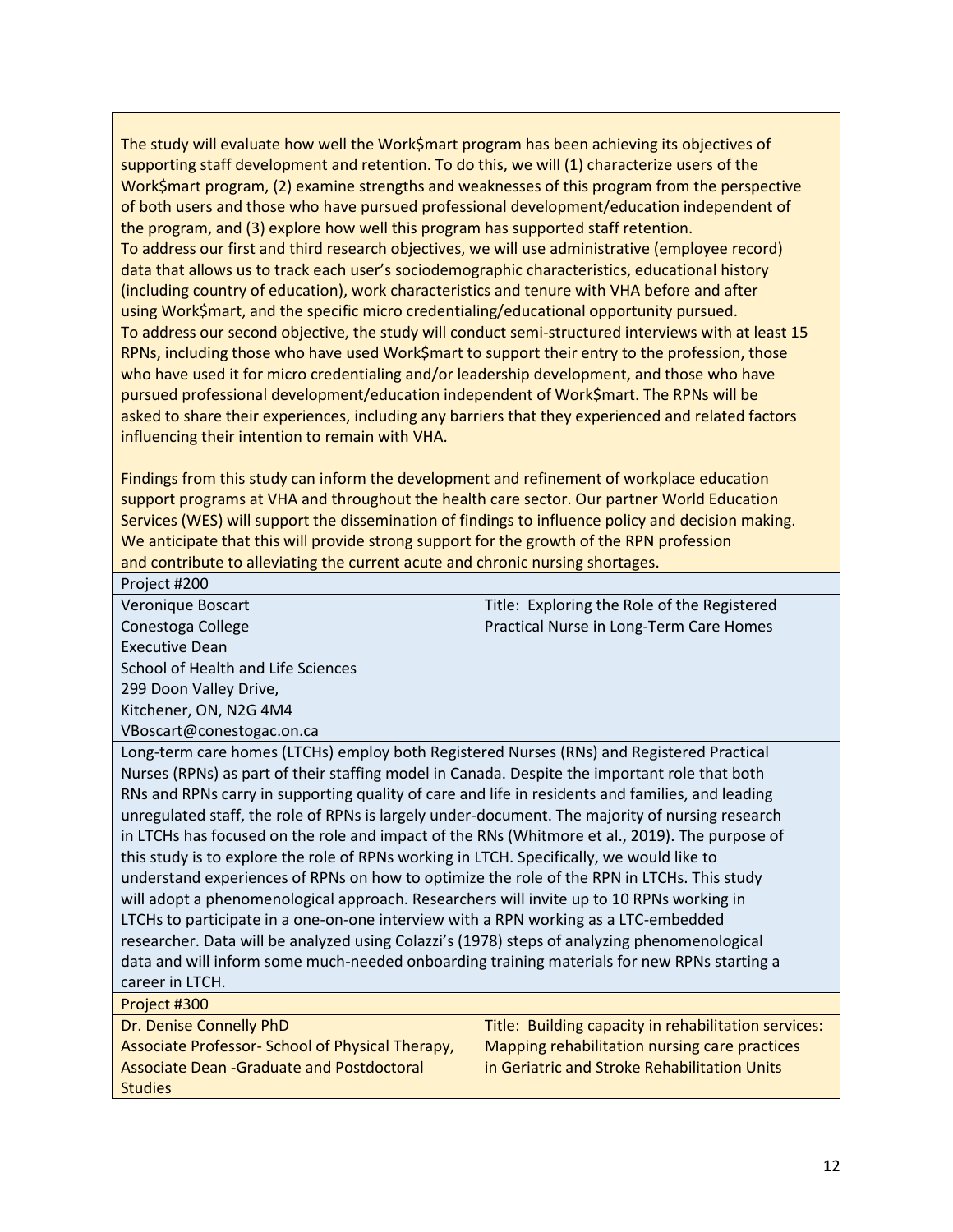| <b>Faculty of Health Sciences</b>                                                                       |                                                                                                      |
|---------------------------------------------------------------------------------------------------------|------------------------------------------------------------------------------------------------------|
| Room 1588, Elborn College,                                                                              |                                                                                                      |
| Western University, London, Ontario                                                                     |                                                                                                      |
| dconnell@uwo.ca                                                                                         |                                                                                                      |
| Given the increasing prevalence of chronic disease and the growth of the ageing population, building    |                                                                                                      |
| capacity within interprofessional healthcare teams is essential to meet the demands of the              |                                                                                                      |
| rehabilitation sector. Registered practical nurses (RPNs) contribute to rehabilitation goals through    |                                                                                                      |
| extensive bedside contact, engaging patients in basic activities of daily living, and promoting         |                                                                                                      |
| continuous and coordinated care. However, rehabilitation practices by RPNs are not well understood,     |                                                                                                      |
|                                                                                                         | and their work may be taken for granted, undervalued and/or underutilized. Despite the international |
| attention to rehabilitation nursing as an area of specialization, and the value of nursing in           |                                                                                                      |
| rehabilitation patient outcomes, little is known about the roles and experiences of RPNs working in     |                                                                                                      |
| rehabilitation nursing settings compared to international standards of practice.                        |                                                                                                      |
| The objective of this research is to explore the rehabilitation functions and roles of RPNs who work in |                                                                                                      |
| inpatient geriatric and stroke rehabilitation units, and to map their practices to those outlined in    |                                                                                                      |
| rehabilitation nursing frameworks, particularly the American Association of Rehabilitation Nurses       |                                                                                                      |
| Competency Model for Professional Rehabilitation Nursing (2014), the Royal College of Nursing           |                                                                                                      |
| model in the United Kingdom (2007) and the Australasian Rehabilitation Nursing Competency               |                                                                                                      |
| Standards for Registered Nurses (2004). We will assess RPNs perceptions regarding their roles in        |                                                                                                      |
| rehabilitation in geriatric and stroke units, and the nature of nursing interventions in the            |                                                                                                      |
| rehabilitation of older adult patients. Three rehabilitation units have committed to partnering on this |                                                                                                      |
| research study as sites for observations of RPNs practices. A mixed-methods explanatory sequential      |                                                                                                      |
| methodology will be used. An online survey will be used to assess RPNs perceptions related to           |                                                                                                      |
| rehabilitation nursing practices on an inpatient unit. Approximately 100 RPNs across Ontario, who       |                                                                                                      |
| work in stroke or geriatric rehabilitation units, will be recruited to participate in an online survey. |                                                                                                      |
| Observations will be used to verify and document the behaviours and rehabilitation practices            |                                                                                                      |
| described by PDNs on the stroke and geriatric repabilitation unit. Semi-structured intensieurs with     |                                                                                                      |

described by RPNs on the stroke and geriatric rehabilitation unit. Semi-structured interviews with approximately 30 RPNs will be conducted with RPNs to capture their understanding of nursing rehabilitation practices. Project #400

| Sonya Canzian                                                                                   | Title: Barriers and Facilitators to the Practice of |
|-------------------------------------------------------------------------------------------------|-----------------------------------------------------|
| Executive Vice-President - Programs                                                             | Registered Practical Nurses (RPN) Role in an        |
| Chief Nursing Executive and Chief Health                                                        | Academic Acute Care Hospital                        |
| <b>Disciplines</b>                                                                              |                                                     |
| 30 Bond St.                                                                                     |                                                     |
| Toronto, ON M5B 1W8                                                                             |                                                     |
| Sonya.Canzian@unityhealth.to                                                                    |                                                     |
| An increase in acute care demands due to staff shortages and fiscal constraints has resulted in |                                                     |

An increase in acute care demands due to staff shortages and fiscal constraints has resulted in nursing teams feeling progressively overwhelmed and burdened (Brophy et al., 2021). To contest these demands, new nursing care delivery models have been developed and implemented across Ontario (Bauman et al., 2014). Subsequently, Registered Practical Nurses (RPNs) are now being reintroduced into nursing and interprofessional teams, within acute care settings (Joynt & Kimball, 2008). Ongoing changes in educational requirements for RPNs to meet evolving standards of practice have enabled an increase in healthcare competencies, and clinical skills training. Furthermore, an expansion in scopes of practice accredits RPNs to deliver high level care to patients with complex acute care needs (MacKinnon et al., 2018).

There is a wealth of knowledge to support nursing teams within acute care settings (MacKinnon et al., 2018; Moore et al., 2017). However, much of this primarily focuses on the perspective of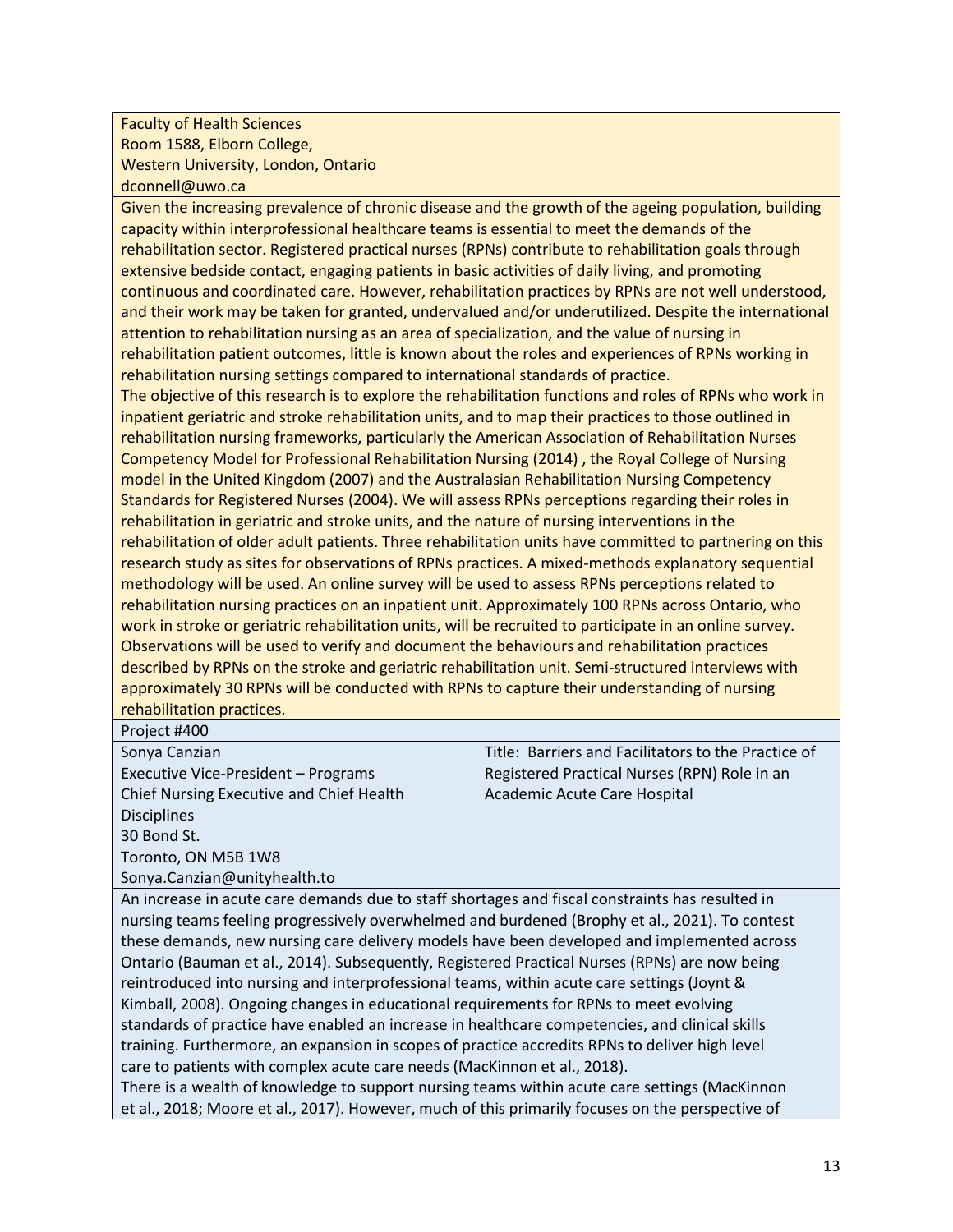Registered Nurses (RNs). Additionally, there is a scarcity of literature that examines the integration of RPNs into acute care from the perspective of the lived experience. As RPNs are being reintroduced into acute care settings, it is essential that members of this profession feel well supported, and optimally equipped to be successful in this role. Therefore, the purpose of this study is to examine these experiences, as well as identify current and potential strategies to support a seamless transition for RPNs to practice within acute care. To further substantiate this study, the perspectives of Clinical Leader Managers (CLMs), Clinical Educator-Nursing (s) (CENs) and Charge Nurses (CNs) will also be included. The aim is to (a) evaluate how well RPNs adjust to working within an acute care setting, (b) examine the suitability of the professional environment for role fulfillment and completion, and (c) understand what strategies impact increased confidence and readiness to care for various patient assignments across differing units, within the acute care setting. A mixed methods study will be employed such that quantitative and qualitative measures will be utilized. The Assessment for Collaborative Environments (ACE-15), which is a validated survey tool focusing on role clarity, team functioning, and communication, will be administered to participants in tandem with in-depth, semi-structured interviews, guided by Jonathan Smith's Interpretative Phenomenological Analysis (IPA) methodology. This research study is of significance and directly aligns with WeRPNs' strategic plan. The expected outcomes of this study are: (a) an increased depth of knowledge on RPNs' lived experiences within acute care settings, (b) the creation of effective onboarding protocols for integration into nursing and interprofessional teams, (c) an identification on factors that impact optimal role functioning, and (d) highlighting significant contributions of RPNs' in acute care. Moreover, this study can contribute to the growing body of evidence showing that better-staffed hospitals have improved patient outcomes, reduced mortality, and lower readmissions, which ultimately result in cost saving measures for the Ontario healthcare system (McHught et al., 2021). RPNs play a vital role towards the delivery of acute patient care. Therefore, it is critical that impacting factors to RPNs being optimally equipped within the acute care setting are identified. Ensuring this will not only have successful outcomes for RPNs as individuals, or within the broader nursing and/or interprofessional teams, but will also contribute to enhancing quality patient-centered care (Moore et al., 2017).

| WeRPN - Externally Funded RPN Research Fellowships (2021-2022) |                             |
|----------------------------------------------------------------|-----------------------------|
| Sonya Canzian                                                  | Lyra Narita, RPN            |
| <b>Executive Vice-President - Programs</b>                     | Hemodialysis Unit,          |
| <b>Chief Nursing Executive and Chief Health</b>                | St. Michael's Hospital      |
| <b>Disciplines</b>                                             | <b>36 Queen Street East</b> |
| 30 Bond St.                                                    | Toronto, Ontario, M5B 1W8   |
| Toronto, ON M5B 1W8                                            |                             |
| Sonya.Canzian@unityhealth.to                                   |                             |

The objective of the research fellowship is to support our Registered Practical Nurse (RPN) fellow to build applied research knowledge and capacity to conduct a qualitative study using an Interpretative Phenomenological Analysis (IPA) lens through collaborating in our project, "Barriers and Facilitators to the Practice of the Registered Practical Nurse in an Academic Acute Care Hospital." The fellow will be provided the unique opportunity to build applied research knowledge and capability through learning a stepwise approach to completing a qualitative study including a literature review, qualitative data collection via in-depth interviewing, data coding, thematic analysis, and manuscript development. This fellowship aligns with WeRPN's strategic directions around building competence in research engagement, advancing expertise, and driving evidence towards best clinical practice. Through